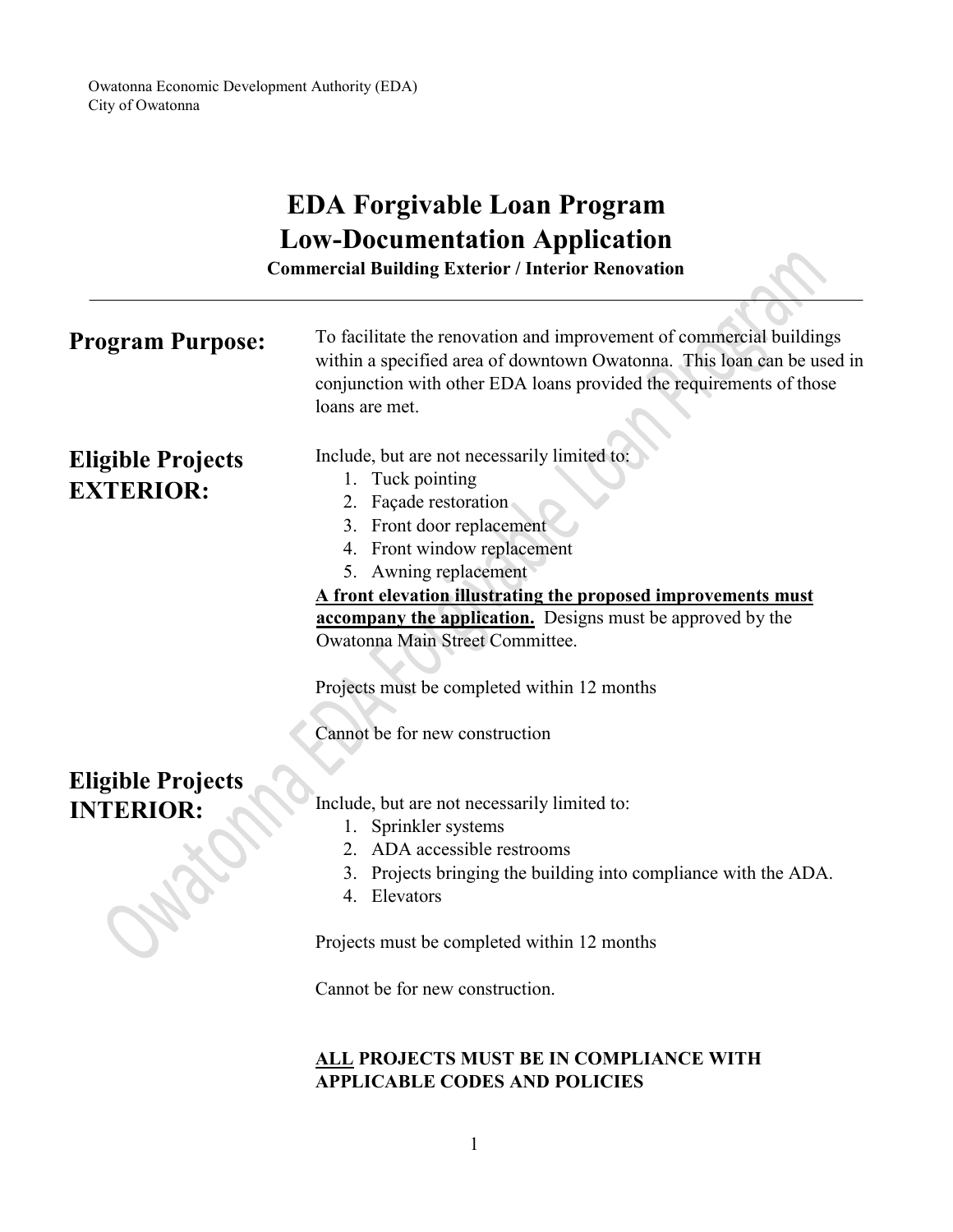**How It Works:** Applications are to be submitted to the Owatonna Area Business Development Center  $1065$  24<sup>th</sup> Avenue SW Owatonna, MN 55060

> Applications can be emailed to the Center by using billo@owatonna.biz

For questions about the program or other EDA loan programs feel free to contact

> Bill Owens billo@owatonna.bi (507) 451-0517

The loans are forgivable over a period of five years. (20% each year.)

**Eligible Applicants:** Owners/Renters of commercial buildings within the specified area of downtown Owatonna. (See Section IV for a map outlining the specified area).

> If the loan is made to the property owner the balance is due if the building is sold within the five years.

> If the loan is made to the property tenant the balance is due if the business moves within the five years.

**Maximum Available:** Exterior Projects: Up to \$10,000 per building but must not exceed 50% of project cost.

> Interior Projects: Up to \$10,000 per building but must not exceed 50% of project cost.

The forgivable loan can be used in conjunction with other EDA loans provided the requirements for that loan are met.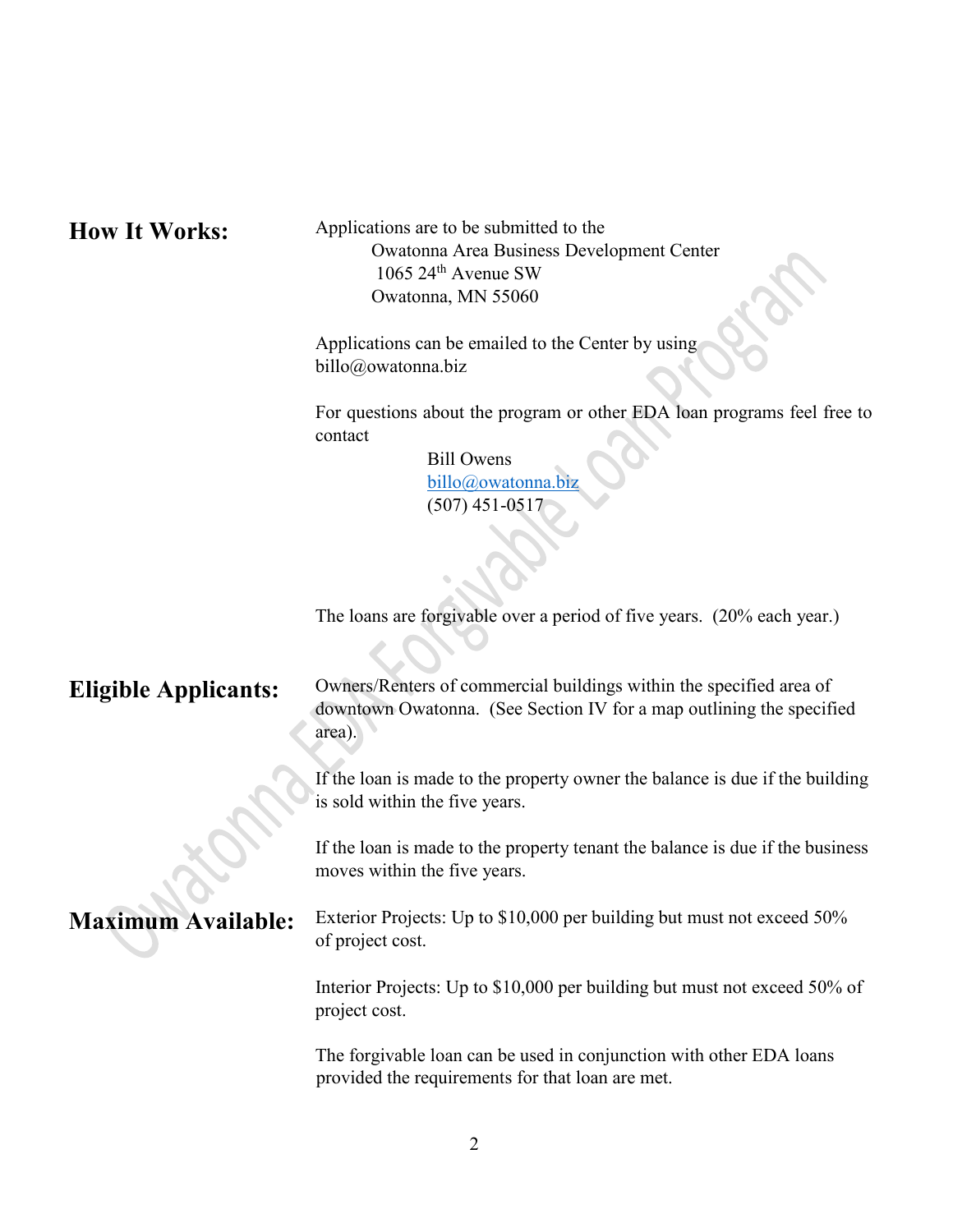Please note that the borrower's contribution can be in the form of "sweat equity" but only if the value of this equity is substantiated by a bid from a disinterested third party.

| <b>Fees:</b>                | A non-refundable application fee of \$25.00 must accompany each<br>application.                                                                                                                                                                                                                                                                                                                                   |  |  |  |  |
|-----------------------------|-------------------------------------------------------------------------------------------------------------------------------------------------------------------------------------------------------------------------------------------------------------------------------------------------------------------------------------------------------------------------------------------------------------------|--|--|--|--|
| <b>Funds:</b>               | Funds will be advanced at a rate of 50% of the submitted paid receipts.                                                                                                                                                                                                                                                                                                                                           |  |  |  |  |
| <b>Guarantees:</b>          | Loans made out to corporations or other entities require a personal<br>guarantee.                                                                                                                                                                                                                                                                                                                                 |  |  |  |  |
| <b>Approving Authority:</b> | The Owatonna Economic Development Authority, upon recommendation<br>of its loan committee, maintains the authority to approve or deny any loan<br>application. In addition to the financial aspects of the proposed loan, the<br>loan committee will review the proposed renovation / remodeling plans to<br>determine if changes are in keeping with the original architectural<br>lines/styles of the building. |  |  |  |  |
|                             | The Loan Committee will also evaluate the project application in terms of<br>the following:                                                                                                                                                                                                                                                                                                                       |  |  |  |  |
|                             | 1.<br>Project Design – Evaluation of project design will include review<br>of the plans to determine if the proposed changes are in keeping<br>with the original architectural lines/styles of the building.                                                                                                                                                                                                      |  |  |  |  |
|                             | 2.<br>Financial Feasibility – Availability of funds, private involvement,<br>financial packaging and cost effectiveness.                                                                                                                                                                                                                                                                                          |  |  |  |  |
|                             | 3.<br>All other information as required in the application and/or<br>additional information as may be request by the EDA.                                                                                                                                                                                                                                                                                         |  |  |  |  |
|                             | The Loan Committee will recommend to the EDA to approve or<br>4.<br>disapprove the application.                                                                                                                                                                                                                                                                                                                   |  |  |  |  |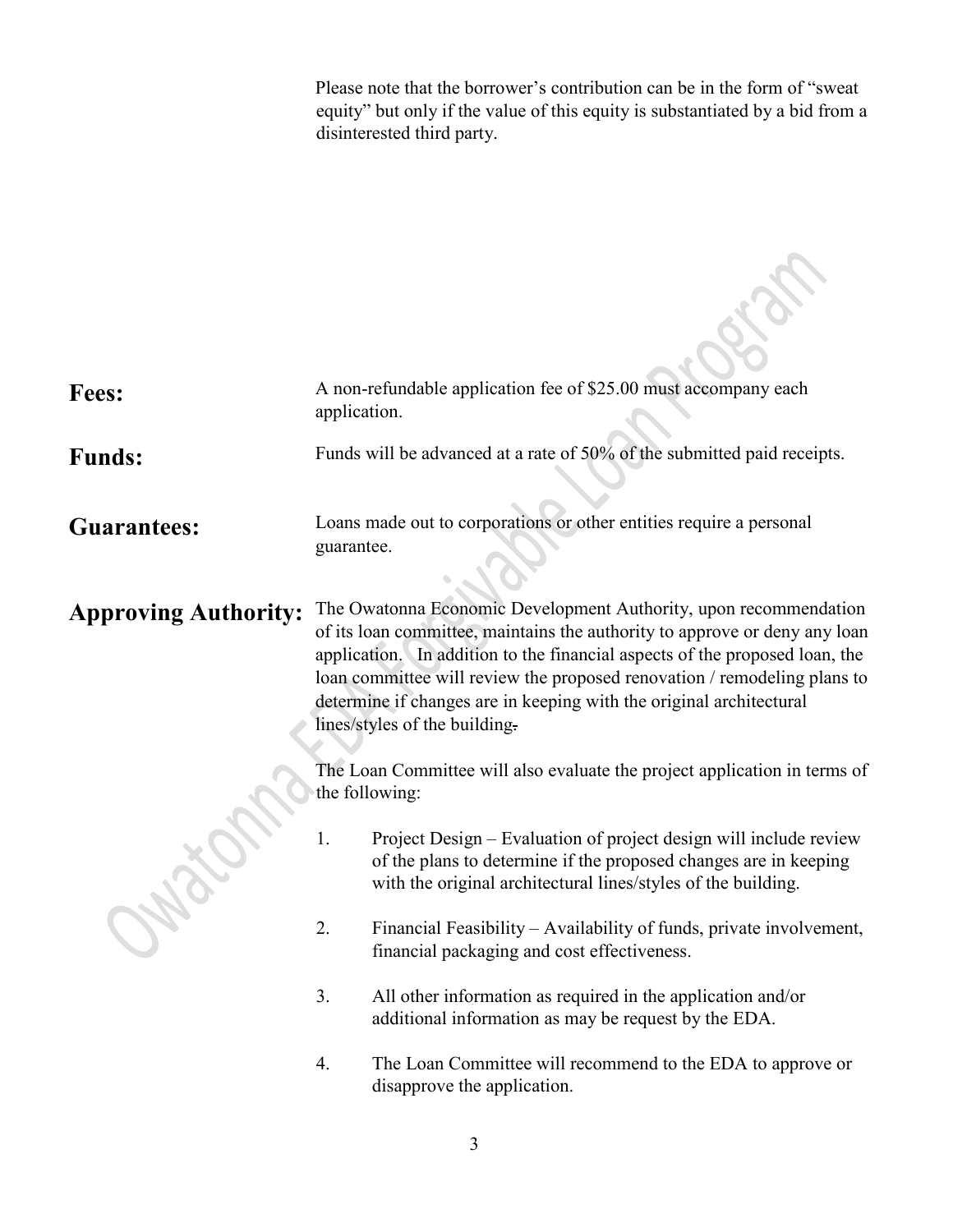- 5. The loan recipient shall agree to provide the EDA with information as needed to monitor project compliance relative to the loan guidelines.
- 6. Loans will be made on a "one time" basis for each building. Businesses occupying more than one building will be considered as one building, and a building containing more than one business will be considered as one building for loan purposes.
- **Funding Source:** The funding of the EDA Forgivable Loan program is limited. Preference will be given in the order the completed applications are received.

## **APPLICATION Low Documentation Forgivable Loan**

| I.<br><b>BASIC INFORMATION</b>                           |                                                                                  |             |  |
|----------------------------------------------------------|----------------------------------------------------------------------------------|-------------|--|
| Name of Business <b>Name of Business</b>                 |                                                                                  | Loan Number |  |
| Address of Business                                      |                                                                                  |             |  |
|                                                          |                                                                                  |             |  |
| Address of Property to be Improved (if other than above) |                                                                                  |             |  |
| <b>Contact Person</b>                                    |                                                                                  |             |  |
| Type of Business                                         | Sole Proprietorship Corporation Partnership                                      |             |  |
|                                                          | Social Security Number (if Sole Proprietorship) ________________________________ |             |  |

A. Brief description of the business the applicant is engaged in: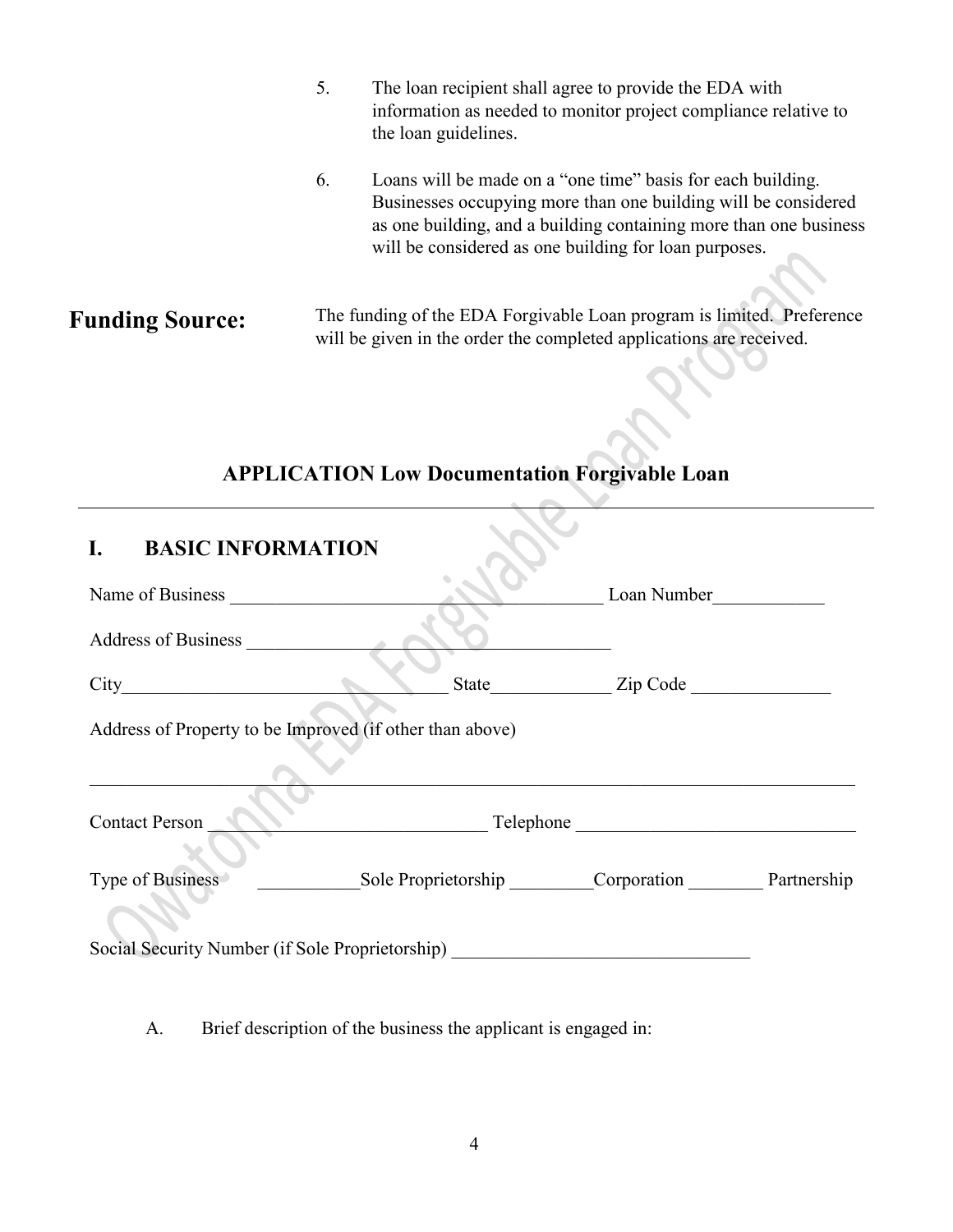B. Are you or your business currently involved or have any history of being involved in litigation:

Yes No

### II. **NATURE OF THE LOAN REQUEST:**

Amount of Forgivable Loan Requested:

Provide a description of the project (s) for which you are seeking funding; including cost estimates. Due to the purpose of this loan program, it is important that you provide the review committee with detailed plans for your project. **When applying for the EXTERNAL loan a front elevation illustrating the proposed improvements must accompany the application.**

#### **III. PERSONAL FINANCIAL DETAIL**

- A. Detailed Personal Financial Statement
- B. Most Recent Personal Tax Return
- C. Bank Letter of Reference (if requested)

The foregoing statement/application, submitted for the purpose of obtaining EDA funding, is true and correct in every detail and fairly shows my/our financial condition at the time indicated. I/we will give the EDA prompt written notice of any subsequent substantial change in such financial condition occurring before discharge of my/our obligations to the EDA. I/we understand that the EDA will retain this personal financial statement whether or not the EDA approves the credit in connection with which it is submitted. The EDA is authorized to check my/our credit history and/or any other information contained herein.

| Signature: | vate<br>$- - - -$ |
|------------|-------------------|
|            |                   |

Co-Applicant Signature: Date: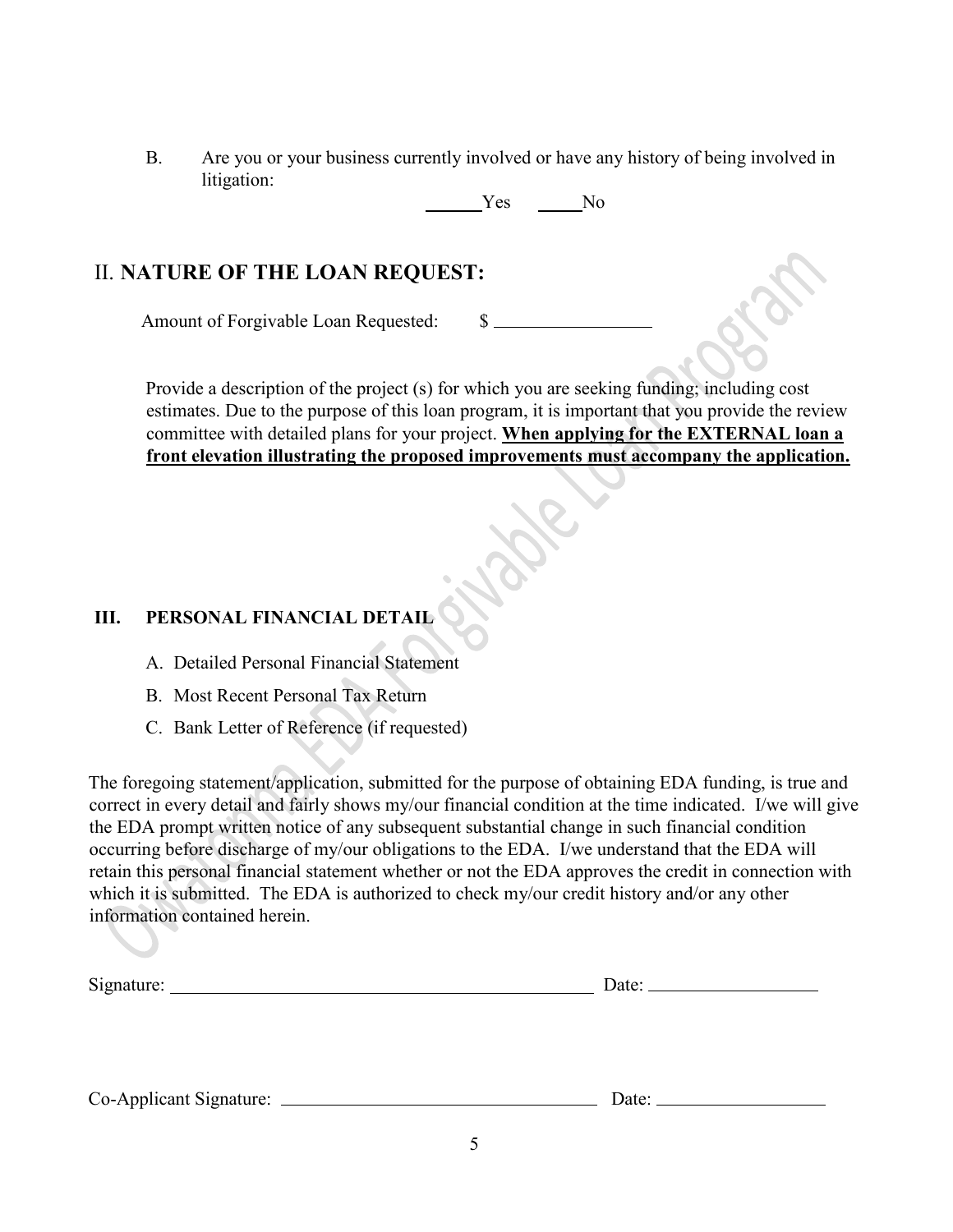## **IV. MAIN STREET DESIGN GUIDELINES OWATONNA EDA FORGIVABLE LOAN PROGRAM**

This program is restricted to those businesses located in the "Central Business District". Subsequently projects must comply with the Main Street Owatonna Design Guidelines and Design Review.

> The guidelines are available by calling or by stopping at: **OACCT/Main Street 320 Hoffman Drive Owatonna, MN 55060 Phone: 507-451-7970**

To insure compliance, you will need to meet with the Director of the Main Street Owatonna Program and have you plans reviewed. Once your plans are approved, have the Director sign and date this form and submit this form along with the loan application and other required documents as listed in the application.

\_\_\_\_\_\_\_\_\_\_\_\_\_\_\_\_\_\_\_\_\_\_\_\_\_\_\_\_\_\_ (name of applicant) has met the design review guidelines and is eligible to apply for an Owatonna Economic Development Authority loan.

Main Street Director: \_\_\_\_\_\_\_\_\_\_\_\_\_\_\_\_\_\_\_\_\_\_\_\_\_\_\_\_\_\_ Date:\_\_\_\_\_\_\_\_\_\_\_\_\_\_\_

| Jate: |  |  |  |
|-------|--|--|--|
|       |  |  |  |

Applicant's Signature: <br>
Date: